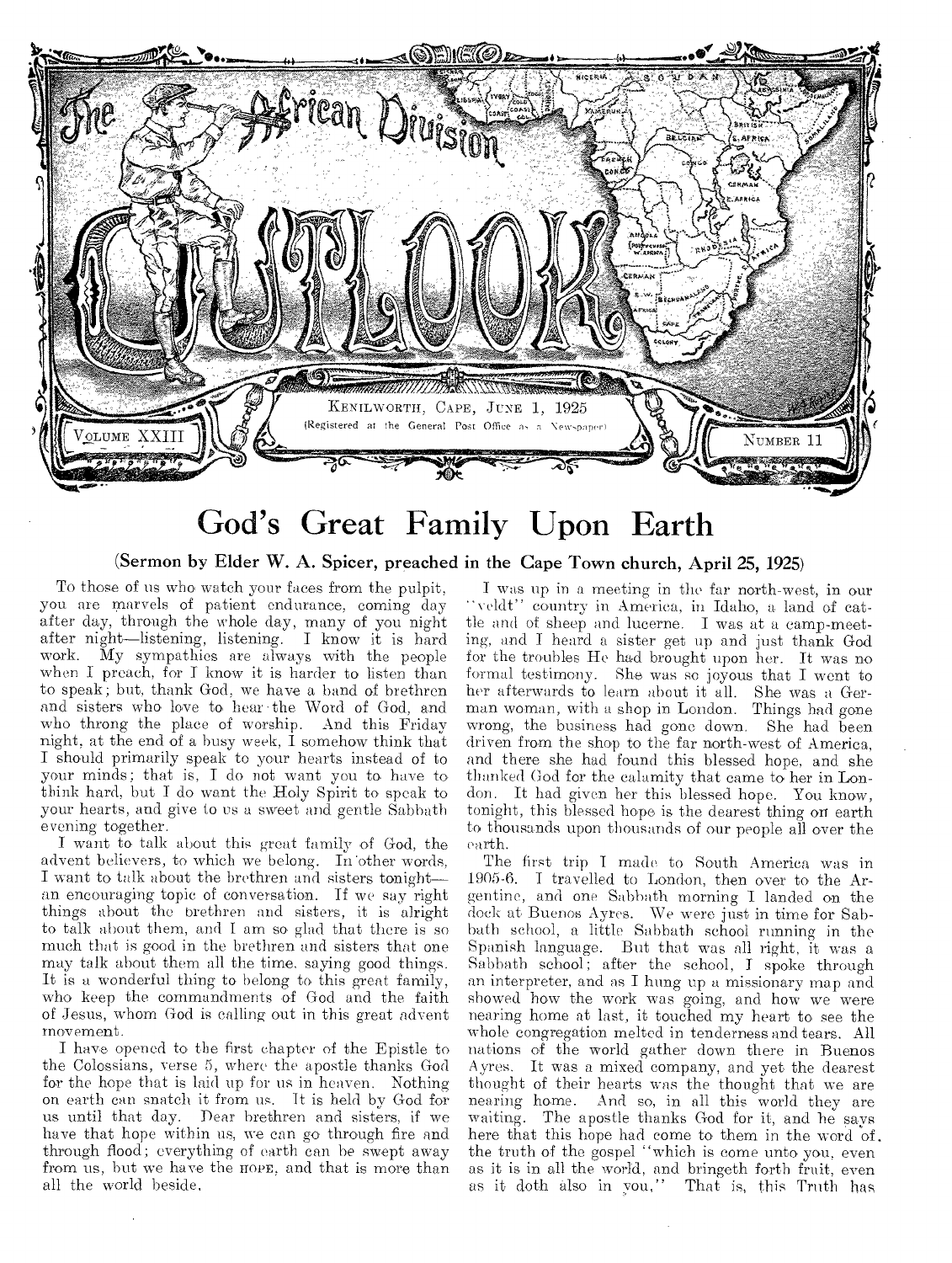brought forth fruit in your hearts and lives. I know it. It has changed your lives. This Truth found some of you in one church, some in another, some in no church at all. We came from all faiths and all creeds, but it has turned our feet in the way of the commandments of God; it has changed our lives; it has brought forth fruit in our lives. Many a man has found it helping him to put away evil practices; it has brought forth fruit in his life. Here we are, walking in the way of God's commandments tonight, and the text says it is bringing forth the same fruit in all the world also.

This Message does the same work for all the nations of earth. This is a wonderful Book (The Bible). It is the Living Word. It brings forth fruit. We send a missionary over the sea. He leaves behind in his homeland, Sahbatn-keepers, churches, conference, printing house, sanitarium—leaves them all behind and goes to a far land where there is nothing, not a Sabbath-keeper, not a church, not a conference, not a school, nothing. All he has is this Book, and he begins to preach the message of this Book. He begins to sow the seeds of truth, and lo. what do we see? In that far land, the Word brings forth fruit, even as at home. Sabbath-keepers spring up, schools, conference, printing house, sanitarium, and, in process of years in that far land, we have everything that the missionary left behind him in his homeland. They have all come springing up as the fruitage of the Word of God. It is a wonderful Book.

We talk about Æsops fables. I remember one fable was about a lamp—Aladdin's lamp. When it was rubbed, it brought forth anything you wished. This is just as wonderful. The missionary takes this Book to a far land, he begins to sow the seed of truth in the heart, and lo, springing up, there come Sabbath-keepers, churches, schools and all the rest. That is the wonderful Word of God. You go to a far land and open it, and out comes a procession of men, women and children keeping the commandments of God, looking for the blesed hope, even as we are doing, for, as the text says, it brings forth the same fruit all over the world, even as at home. That is the law of the seed. If you sow wheat in Africa, what comes up? Wheat. If you sow wheat in Europe, what comes up? Wheat. In China? Wheat. In North America? Wheat. And when you sow the seed, the harvest springs up. That is the law of the seed. Just so we find the seed of this Third Angel's Message. You sow it in North America, and Seventh-day Adventists spring up. You take it to Europe, and Seventh-day Adventists spring up,—ten thousand every year now in Europe. You take it over to India and sow the seed, Seventh-day Adventists spring up; take it to, China, sow the seed, Seventh-day Adventists spring up—all with the same blessed hope, just as dear to their hearts as it is to ours.

Some time ago, I landed for the first time in China. I arrived on a Friday evening. Next morning, I went across to Sabbath school. When I came through the door, I faced the congregation, and for the first time in my life, I saw a large number of Seventhday Adventist Chinese—men, women and children, all in strange costumes, their eyes aslant, long, coarse, black hair. It looked strange to me, but they were singing a hymn as I went in. I did not know the words, but I knew the tune, "What a wonderful Savi-

our is Jesus, my Jesus.'' It just dawned on my heart anew as I was going in at the door, "Why, it is *their*  Saviour, just as dear to them as to me, and they are just as dear to His heart as ever we can be."

So the Lord Jesus is gathering His family, and as the Word of the seed of the kingdom is sown, they are springing up, fifteen thousand a year, twenty thousand a year, sometimes more, sometimes a little less, all over the wide earth, of many nations and tongues, and wherever you go and visit tnese believers you will find the HOPE. Go to the far ends of the earth, you will find a people speaking strange tongues, wearing strange costumes, but as you mingle with them you will say, "Why, these are all right, these are our brothers and sisters, just like the people at home, with the same love for the message of God and His truth." It is bearing the same fruit in all the world, even as among you also, and this family of believers is a good family to which to belong.

A sister came to me in a camp-meeting in America. She had been a Methodist. She said, "Elder Spicer, it is so good to be an Adventist. When I was a Methodist, I loved the Methodist truth and the Methodist people. But when I travelled about and met a Methodist, I did not feel any different about it. It did not make any difference. But, do you know, when I meet an Adventist brother or sister, somehow it makes me feel different. I fee] I have found a brother or sister. Oh, it is so good!" And it *is* good. It *is* different. Somehow, there is something about this fruitage that the world recognizes as separate and distinct.

Some years ago I was in Australia. I made my general headquarters at Sydney, at our sanitarium there. There were many patients, some of them from what is called the best society, people of the world. One day, a lady came to the manager and said, "Where do you get these young people who work here?" "Well," he said, "They are from our churches." "Do you have any more young people like these in your churches?" she asked. "Yes," he said, "many more." "Well," she said, "I would like to see your churches,- and to know what kind of churches they are. We do not have young people like these in our churches." She had seen something different in the lives of those young people. The blessed hope had wrought its fruitage in their lives.

On one evening, three ladies were standing in the hallway of the sanitarium. One said, "Did you ever see such a place? Why, here they are, running about, working hard all day, and I have not heard a cross word or an impatient word since I have been here." "Why yes," said the second lady, "I have servants at home and they quarrel and fight like game cocks all the time. There is always trouble. I cannot understand it." "I will tell you what makes the difference," said the third lady, "it is their religion. That makes the difference." She had pointed it out. It was the fruitage of this blessed hope in the hearts of these young people. Oh, thank God for our young people, brethren and sisters. Cheer them on. Sometimes we *see* their mistakes, but, my friends, they are different from the young people of the world. The Truth is bringing forth its fruit in their lives. People coming from the outside know it.

Sometimes at our Washington Sanitarium in America, we have ambassadors and statesmen staying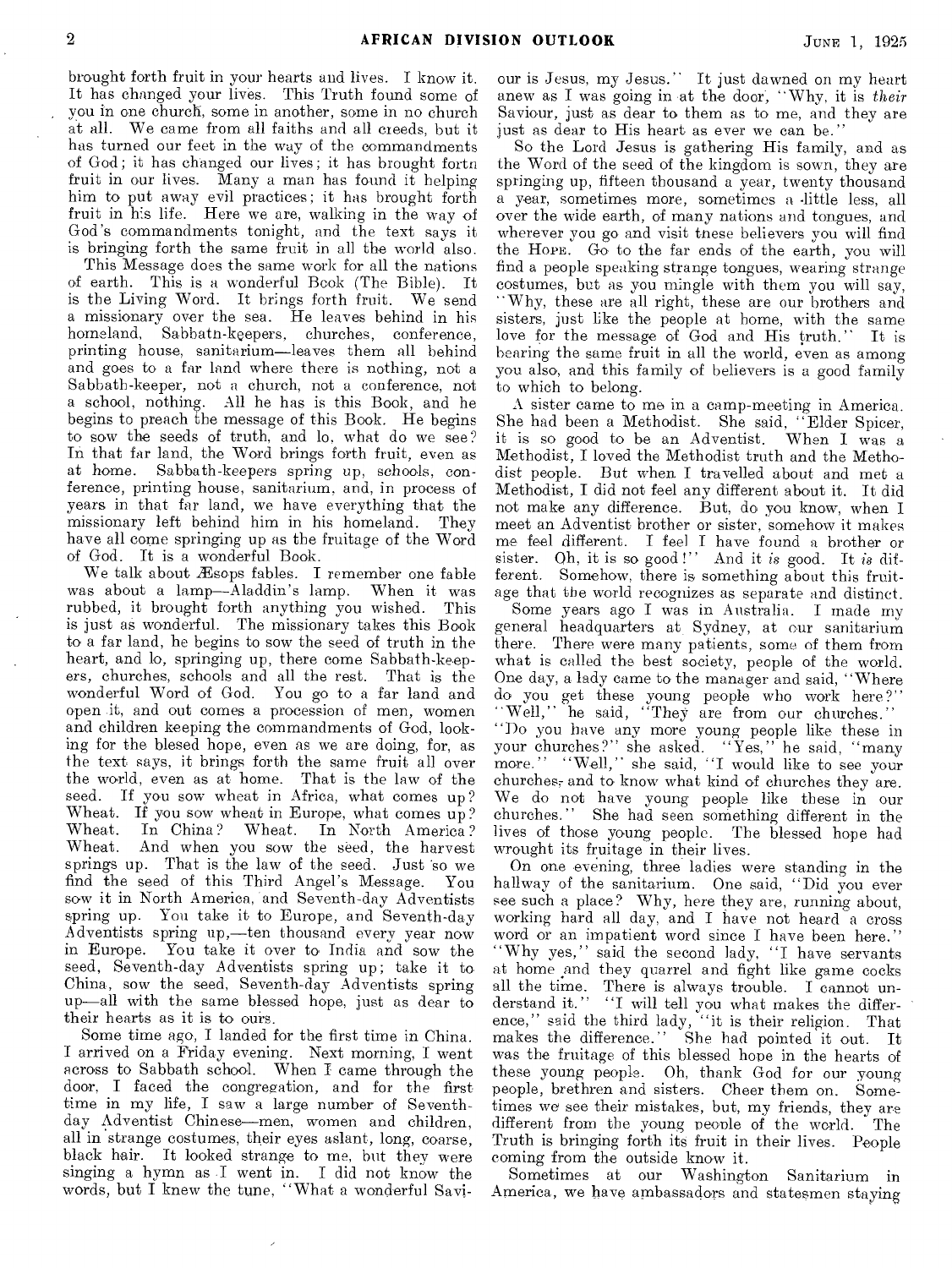there. One time, we had the ambassador from Norway. He fell ill in Washington and came out with his family to the sanitarium and spent some weeks. After a time, it was discovered that he could not live. He decided that he would go home to Norway to die. Just before he left, he came in to the workers' Fridayevening prayer **meeting** in the basement of the sanitarium, and he asked during the meeting, if he might he permitted to speak. Of course, they were glad to invite him to do so, and as he stood up, he found his voice breaking and he wept and said he wanted to thank God that it had ever been his privilege to meet with a family like that. He said he had never been in such society. He said from the humblest worker in the kitchen to the physician-in-chief, he had seen nothing but love and kindness and courtesy, and he broke down and wept as he said, "It has given me a new confidence in humanity."

Is not that good? A man of state comes into **a**  family of workers, simple people all of them, nurses and helpers, and he finds there something that melts his heart! It is the fruitage of the blessed hope in the lives of those young people and workers. **Oh,** brethren, God has given something to this people that if we let it work in our lives it will make a difference. It will change our lives, transform them, and put love and kindness and sympathy, the desire for helpfulness into our hearts. It is a good family to which to belong.

There is one thing I like to do in this great family of ours. My work has called me to travel among them a good deal. I suppose in the last twenty-five years, I have spent half my time abroad. I have tried to learn four words of every language I come in contact with—and I am no linguist—and those four words are these, "good morning,'' "good-bye," "brother," and "sister,:' and with these four words **one** can do a lot of talking, down in this old world.

I was down by the Black Sea once, among the **believers** there, rather a grave-faced people they are. **Most** of them had been in prison for the truth of God, for we are about the only Protestants in there and the priests have tried **to** crush us. They came to that meeting, by the way, and made a disturbance. Government had sent five policemen in there to spy **on us,** but somehow the message of the meeting caught their hearts, and they became our friends. Whenever a **priest** got up to speak, a policeman would say to him, **"You** sit down and be quiet. We are keeping **order here." Finally** one priest, more bold than **the** rest, got up and insisted on speaking. The policeman just took him by the collar and put him outside. The policemen helped us to have a quiet time.

I went into the Sabbath school. It was the first time I had attended. They had never seen me and I had never seen them. There, behind me, was a row of grave-faced peasant women. They had handkerchiefs over their heads. I thought I must begin to use my words and get acquainted. So **I** went up to one woman and said, "Good-morning, sister." Tears came into her eyes **and** she wept. I turned to the next sister and called her "sister," and she began to cry. I decided not to go any further down the row. Probably if it had been men **I** would have greeted them all. But it touched a stranger to hear the word "sister." It is good to speak those words,

I was over in Finland when it was a part of Russia, before the war. It was so far north, I would wake in the morning with the sun shining into my room, and I would sit up with a start, thinking I would be late for the six o'clock meeting. But when I looked at my watch I would find it was only 2: 15. That sun kept me worrying through the night for fear I would not get to the meeting on time. I needed sleep when I got out of the land of the midnight sun.

There was one man at the meeting who had come in from the country for the first time. He was a peasant with a great bushy beard. You never see such beards any more. There he sat, the first time he had ever met with brethren and sisters. Why, he smiled and laughed to himself all the time, it was so good to be there. It did us all good to see him.

Later on, I went to visit the famous falls of the country, and as I walked toward the site, who should I meet in the pathway but the Finnish brother with the Russian beard. There we stood facing each other. We did not know how to pass one another properly. In the suddenness of the meeting, I had forgotten my Finnish. And then suddenly I remembered my words. ' Good-bye, brother,'' I said. Tears came into his eyes, **and he said,** "Good-bye, -brother." So we separated, he to go north, and **I** south, never perhaps to meet again on earth, but I hope we shall meet when the Lord calls all the great family home. I believe we shall. But it is good when in a far land to take someone by the hand and say "brother," or "sister," and **to know** that the words mean all in the church that **they do** in the family circle. It is a tie that binds us to each other and to God. It is welding the brethren **and** sisters together all over the world. How it makes **us** ashamed of **every** feeling of bitterness, of alienation against anybody ! Oh, brethren and sisters, we are members of the great family of God. Let us let Him put love in our hearts. Whatever anybody has done or said, we belong to Jesus Christ, and His great family, and wherever you meet one of this **great family**  of ours, you will find that **he loves** the **blessed Book.** 

*(To be continued)* 

#### d. ન્હુમ  $\mathcal{L}_{\mathcal{O}}$

#### Our Quarterly Report

THE first quarter's report for this year contains many interesting **figures. This is perhaps the** most complete report we have yet received from the field. We regret, however, that the results are not as good as we had hoped. It is **usual that the first** quarter's report is not as encouraging as those later in the year, but in order that we may reach our goals. it becomes necessary that we do not allow ourselves to get behind.

The report shows a **steady** increase in tithe receipts in most cases. However, the mission offerings results are not up to standard. For the quarter, as a Division we have reached only 1/9 per week per member for the Europeans, and our native members are considerably behind in their goals.

We have lost in membership during the quarter, but as soon as reports come in from the camp-meetings, we hope that we will he able to report a marked improvement in our membership. The fields have adopted good goals for the year, and every effort will<br>be made to reach these. W. B. COMMIN. be made to reach these.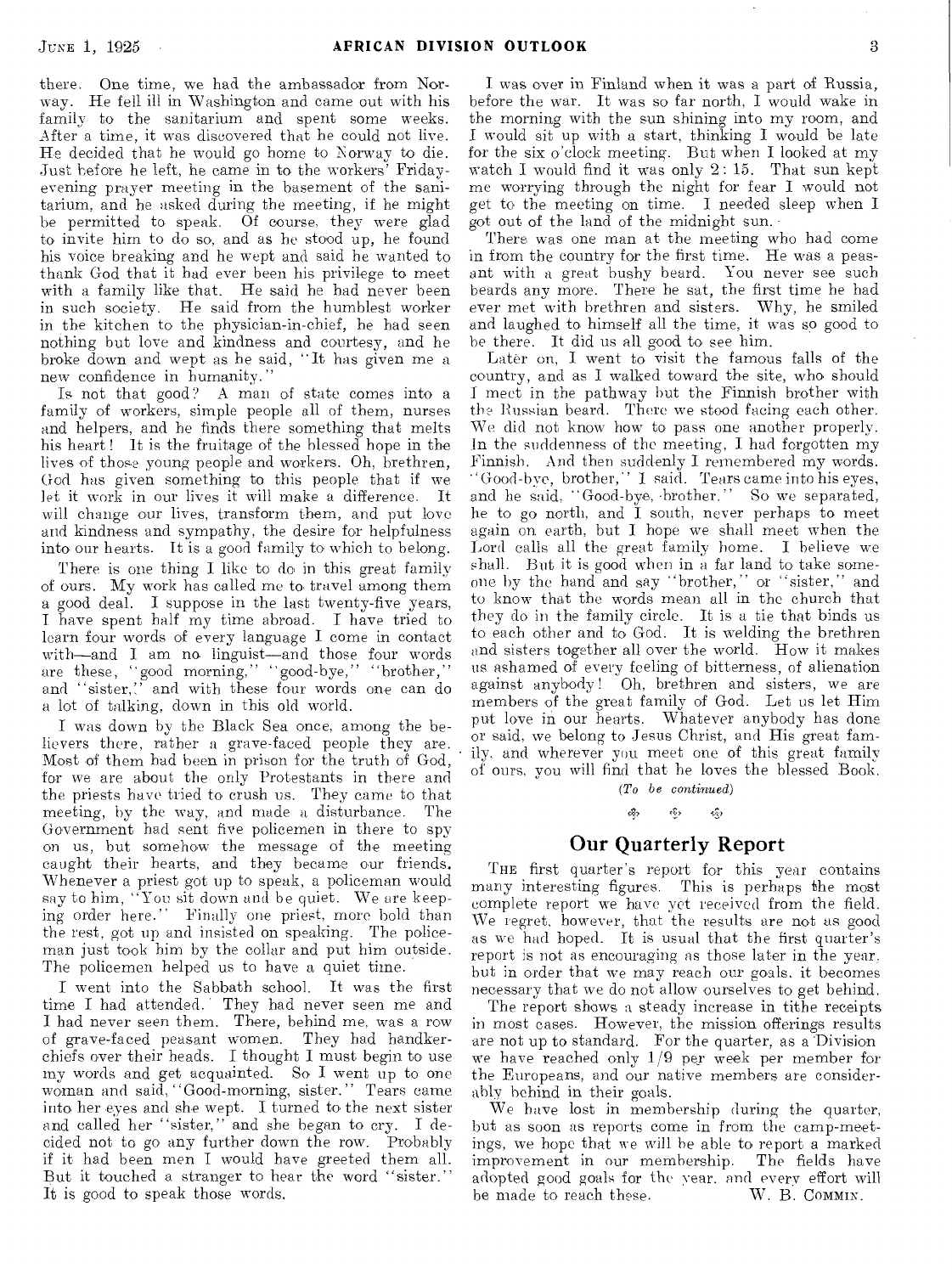### **STATISTICAL REPORT OF THE AFRICAN D**

#### Tithe Receipts of the Unions, as Compared with Corresponding Quarter of Last Year

| NAME                   | AMT. FOR QUARTER<br>WHITE | <b>NATIVE</b>               | WHITE                | AMT. 1ST QUARTER 1924<br>NATIVE | REC'D. TO DATE THIS YEAR<br>WHITE<br><b>NATIVE</b> | REC'D. SAME PERIOD 1924<br>WHITE<br><b>NATIVE</b> |
|------------------------|---------------------------|-----------------------------|----------------------|---------------------------------|----------------------------------------------------|---------------------------------------------------|
| S. A. Union Conference | $\pounds 2756$ 0 9        | $251 \quad 7 \quad 10^{-7}$ | 2788 11 2            | 188 19 2                        | $-2756 - 0 - 9$<br>251 7 10                        | 188 19<br>2788 11 2                               |
| Zambesi Union          | $269$ 17 5                | 80 10 2                     | 180 1 1              | $125 \quad 4 \quad 5$           | $269$ 17 5<br>$80 \; 10 \; 2$                      | 180 1<br>$125 - 4$                                |
| Congo Mission Field    | 44 12 11                  | $3 \quad 3 \quad 4$         | 3508                 | $1 \t6 \t11$                    | 44 12 11<br>$3 \quad 3 \quad 4$                    | 35 0 8<br>$1 \t61$                                |
| So. Atlantic Missions  | 14 12 5                   | $1\,12\,0$                  | $12 \quad 5 \quad 6$ | $1 \t7 \t6$                     | 14 12 5<br>1120                                    | $12 \quad 5 \quad 6$<br>$1 \t7$                   |
| <b>TOTALS</b>          | £3085<br>36               | 326 13 4                    | 3015 18              | 316 18 0<br>- 5                 | 336 13 4<br>$3.35 \quad 3 \quad 6$                 | 3015 18<br>316 18<br>5                            |

#### Tithe Receipts of Local Organizations as Compared with Corresponding Quarter of Last Yea3

| NAME                      |                | WHITE    |            | AMT. FOR QUARTER | NATIVE        |                | AMT. 1ST QUARTER 1924<br>WHITE |          |                       | <b>NATIVE</b> |           |                 | REC'D. TO DATE THIS YEAR<br>WHITE |          |         |                | <b>NATIVE</b> |            | REC'D. SAME PERIOD 1924<br>WHITE |                |            |                  | <b>NATIVE</b>       |
|---------------------------|----------------|----------|------------|------------------|---------------|----------------|--------------------------------|----------|-----------------------|---------------|-----------|-----------------|-----------------------------------|----------|---------|----------------|---------------|------------|----------------------------------|----------------|------------|------------------|---------------------|
| Cape Conference           | $\pm$ 954 11 1 |          |            | - 33             |               | 7 10           | 695                            | - 6      | - 9                   |               |           | $37 \; 16 \; 2$ | € 954 11                          |          |         | -33            |               | 7 10       | 695                              | -6             | -9         | 37 16            |                     |
| Cape Conf. (Coloured).    |                |          |            | 132              |               | 14             |                                |          |                       | 71.           |           | $-2-3$          |                                   |          |         | 132            |               | 1 4        |                                  |                |            | 71 2             |                     |
| Natal-Tvl. Conference     | 1251 19        |          |            |                  | 49 13         | -8             | 1394 15                        |          | -5                    |               | 41 11 11  |                 | $1251$ $19$ $7$                   |          |         | 49 13 8        |               |            | 1394 15                          |                | -5         |                  | 41 11 1             |
| Orange River Conference   |                | 549 10 1 |            |                  | $31 \t19 \t0$ |                | 698                            | -9       | $\Omega$              | 38            |           | 8 10            | 549 10 1                          |          |         | 31 19 0        |               |            | 698                              | $\Omega$       | $\theta$   | .38 <sub>1</sub> | -81                 |
| Northern Tyl. Mission     |                |          |            | $\overline{4}$   | 6             | - 0            |                                |          |                       |               |           |                 |                                   |          |         | $\overline{4}$ |               | $6\quad 0$ |                                  |                |            |                  |                     |
| South Rhodesia            |                | 164 12 6 |            |                  | 37 17         | -5             | 150                            | -0       | 4                     | 100           |           | -13             | $164$ 12 6                        |          |         | 37 17 5        |               |            | 150                              | $\Omega$       | 4          | $100 - 1$        |                     |
| North Rhodesia            | 55             | -8       | -3         |                  | 11 13         | -3             | $\overline{4}$                 | -9       | $\boldsymbol{\Omega}$ |               |           | 3118            | 55                                |          | 8 3     | $11 \t13 \t3$  |               |            |                                  | $4 \quad 9$    | -2         | 311              |                     |
| Nyasaland                 |                | 37 16 8  |            |                  | 30 11 6       |                |                                | 25 11    | -7                    |               |           | 21 11 6         |                                   |          | 37 16 8 | 30 11 6        |               |            |                                  | 25 11          |            | 21 11            |                     |
| Bechuanaland Protectorate | 12             |          | $0\quad 0$ |                  | 8             | $\theta$       |                                |          |                       |               |           |                 | $12-$                             | $\theta$ | - 0     |                | 8             | $\theta$   |                                  |                |            |                  |                     |
| Katanga Mission           |                | 29 10 5  |            |                  | 15 4          |                | 35                             | $\Omega$ | -8                    |               | $1 \t611$ |                 |                                   | 29 10 5  |         |                | $15 \quad 4$  |            | 35                               | $\overline{0}$ | $_{\rm B}$ |                  | $1 \quad 6 \quad 1$ |
| $\cdots$<br>Songa         |                | 7 17 10  |            |                  | $1 \cdot 9$   | -0             |                                |          |                       |               |           |                 |                                   | 7 17 10  |         |                | 190           |            |                                  |                |            |                  |                     |
| Kikamba Mission           |                | 7 4 8    |            |                  | 190           |                |                                |          |                       |               |           |                 |                                   | 7 4 8    |         |                | $19 \quad 0$  |            |                                  |                |            |                  |                     |
| South West Africa         |                |          |            |                  | 1120          |                |                                | 47       | R                     | $\mathbf{1}$  |           | $7-6$           |                                   |          |         |                | 1120          |            |                                  |                | -3         | 17               |                     |
| Benguella Mission         |                | 14 12    | -5         |                  |               |                |                                | 7 18     | -3                    |               |           |                 |                                   | 14 12 5  |         |                |               |            |                                  | 7 18 3         |            |                  |                     |
| TOTALS                    | £3085          | 3        | -6         | 336 13           |               | $\overline{4}$ | 3015 18                        |          | 5                     | 316 18 0      |           |                 | £3085                             | 3        | -6      | 336 13 4       |               |            | 3015 18                          |                | ō          | 316 18           |                     |

#### Membership etc., of Union Organizations at Close of Quarter

|                                  |         | AFRICAN DIVISION |                                    | S. A. UNION      |            | ZAMBESI UNION          | CONGO MISSIONS          |               |                  | S. ATLAN. MIS. |
|----------------------------------|---------|------------------|------------------------------------|------------------|------------|------------------------|-------------------------|---------------|------------------|----------------|
|                                  | WHITE   | NATIVE.          | WHITE                              | <b>NATIVE</b>    |            | WHITE<br><b>NATIVE</b> | WHITE                   | <b>NATIVE</b> | WHITE            | NATIVE         |
| 1. Ordained ministers            | 21      | 6                | 13                                 | 4                | 5          | 2                      | 1                       |               | $\boldsymbol{2}$ |                |
| Licensed ministers               | 19      | 1                | 8                                  |                  | 9          |                        | $\sqrt{2}$              |               |                  |                |
| 3. Licensed missionaries         | $^{21}$ |                  | 10                                 |                  | 7          |                        | $\overline{\mathbf{3}}$ |               | 1                |                |
| 4. Evangelists, teachers         |         | 304              |                                    | 45               |            | 249                    |                         | 10            |                  |                |
| 5. Colporteurs                   | 15      | 11               | 15                                 | 10               |            | 1                      |                         |               |                  |                |
| Other workers                    | 11      | $-19$            | 6                                  |                  | õ          | 19                     |                         |               |                  |                |
| Total all workers                | 87      | 341              | 52                                 | 59               | $^{26}$    | 271                    | 6                       | 10            | 3                |                |
| 8. No. of Sabbath schools        | 60      | 234              | 52                                 | 54               | 5          | 171                    |                         |               | 3                | $\overline{2}$ |
| 9. Membership                    | 1408    | 11580            | 1337                               | 883              | 55         | 10303                  |                         | 342           | 16               | 52             |
| 10. Students at Spion Kop        | 91      |                  | 80                                 |                  | 11         |                        |                         |               |                  |                |
| 11. No. of church schools        | 5       | 2                | 4                                  | 2                | 1          |                        |                         |               |                  |                |
| 12. Enrollment                   | 76      | 26               | 73                                 | 26               | 3          |                        |                         |               |                  |                |
| 13. Students in training schools |         | 251              |                                    | 61               |            | 156                    |                         | 34            |                  |                |
| 14. Students in mission schools  |         | 1249             |                                    | 136              |            | 1040                   |                         | 53            |                  | 20             |
| 15. No. of outschools            |         | 183              |                                    | 21               |            | 158                    |                         | 4             |                  |                |
| 16. Enrollment                   |         | :1955            |                                    | 478              |            | 9328                   |                         | 149           |                  |                |
| 17. No. of church organizations  | 35      | 49               | 33                                 | $^{\circ}30$     | 2          | 16                     |                         | $^{\circ}2$   |                  |                |
| 18. Membership Dec. 31, 1923     | 1373    | 3669             | 1266                               | 1046             | 107        | 2607                   |                         | 16            |                  |                |
| 19. Membership end last quarter  | 1519    | 4371             | 1451                               | 1085             | 52         | 3219                   |                         | 57            | 16               | 10             |
| 20. Added by baptism             | 6       | 24               | 6                                  | 24               |            |                        |                         |               |                  |                |
| 21. Added by vote                | 38      | 3                | 33                                 | $\boldsymbol{2}$ | 5          |                        |                         | 1             |                  |                |
| 22. Total gain during quarter    | 44      | 27               | 39                                 | 26               | $\sqrt{5}$ |                        |                         | $\mathbf{1}$  |                  |                |
| 23. Dropped by apostasy          | 10      | 165              | 10                                 | 5                |            | 160                    |                         |               |                  |                |
| 24. Transferred by letter        | 35      | $\overline{41}$  | 32                                 | 41               | 3          |                        |                         |               |                  |                |
| 25. Dropped by death             | 2       | 4                | $\mathbf{2}$                       | $\mathbf{2}$     |            | 2                      |                         |               |                  |                |
| 26. Nett gain in members         |         | 3 loss 183 loss  | $5\,\ensuremath{\, \mathrm{loss}}$ | $22$ loss        | 2          | $162$ loss             |                         | 1             |                  |                |
| 27. Present membership           | 1516    | 4188             | 1446                               | 1063             | 54         | 3057                   |                         | 58            | 16               | 10             |
| 28. Goal to close of year        | 1981    | 5599             | 1911                               | 1335             |            | 4129                   |                         | 135           |                  |                |
| 29. Probationers' class          |         | 2536             |                                    | 236              |            | 2172                   |                         | 128           |                  |                |
| 30. Hearers' class               |         | 2222             |                                    | 100              |            | 2096                   |                         | 26            |                  |                |
| 31. Total keeping Sabbath        | 1516    | 8956             | 1446                               | 1399             | 54         | 7325                   |                         | 222           | 16               | 10             |

 $\bullet$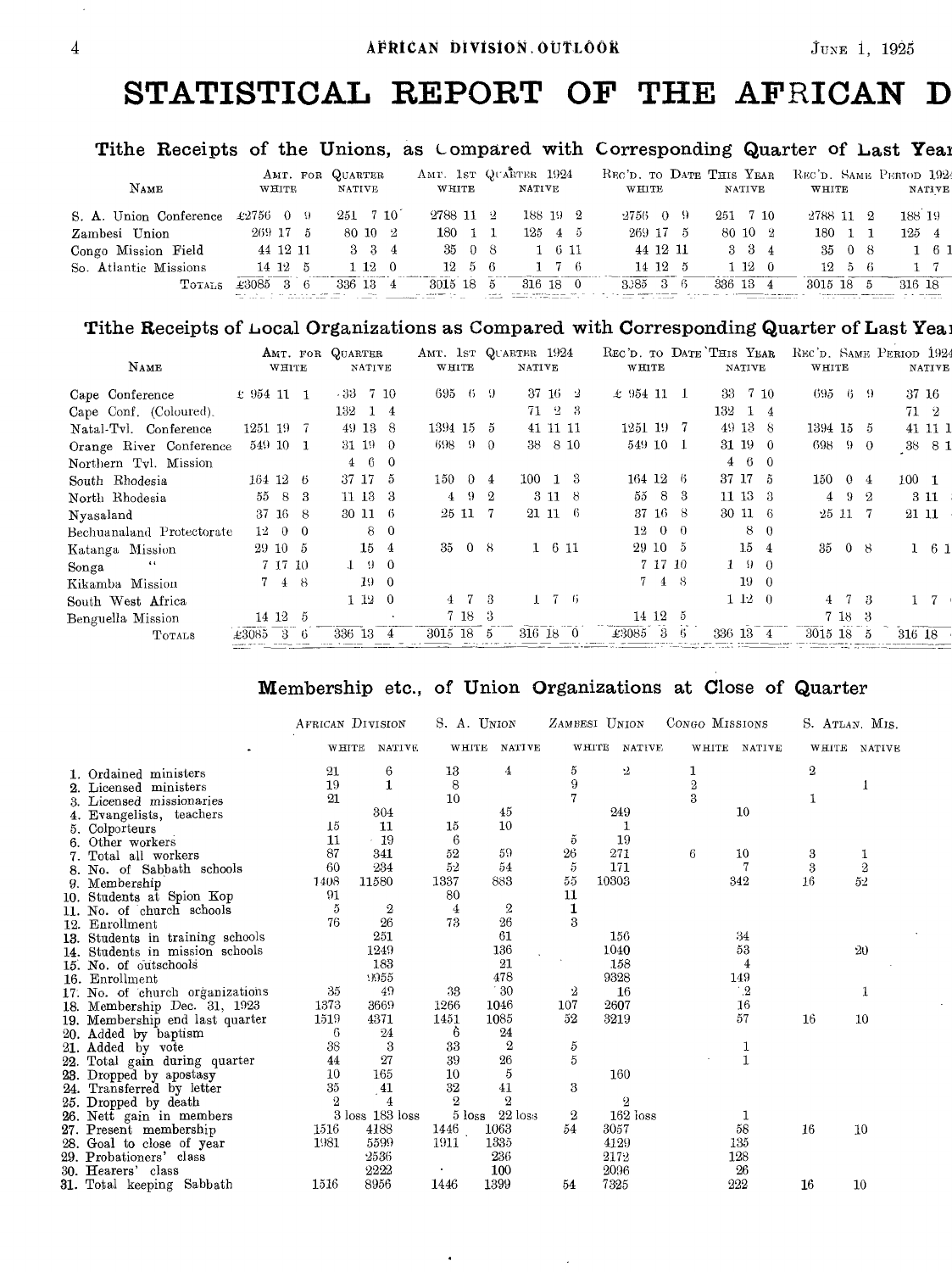$\bar{\gamma}$ 

## **DN FOR QUARTER ENDING MARCH 31, 1925**

### Mission Offerings Receipts for the Unions

| NAME                | REC'D. FOR QUARTER<br>WHITE | <b>NATIVE</b>        | REC'D. TO DATE THIS YEAR<br>WHITE | <b>NATIVE</b> | SAME DATE LAST YEAR<br><b>WHTTE</b> | <b>NATIVE</b>         | P/W PER MEMBER TO DATE<br>NATIVE<br>WHITE |
|---------------------|-----------------------------|----------------------|-----------------------------------|---------------|-------------------------------------|-----------------------|-------------------------------------------|
| A. Union Conference | £1209 10 11                 | 78 0 6               | 1209 10 11                        | 7806          | 1935 28                             | 80 14 2               | $1\frac{1}{2}d.$<br>$1/5\frac{1}{2}$      |
| mbesi Union         | 238 1 3                     | $83 \quad 2 \quad 2$ | 238 1 3                           | 83 2 2        | 91 95                               | $100 \quad 1 \quad 6$ | 3/5<br>ζd.                                |
| ngo Mission Field   | $45\,16\,4$                 | 5135                 | $45 \; 16 \; 4$                   | $513\quad 5$  | $20 \quad 1 \quad 4$                | $9 - 5$               | $113d$ .<br>7/10                          |
| Atlantic Missions   | 686                         | 2.17 6               | 686                               | 2,17,6        | 20 6 0                              | $1 \t3 \t9$           | 71d.<br>1/6                               |
| <b>TOTALS</b>       | $\pm 1499$ 17 0             | 169 13 7             | $1499$ 17 0                       | 169 13 7      | 2066 19<br>5                        | 182 8 10              | 1/9<br>1d.                                |
|                     |                             |                      |                                   |               |                                     |                       |                                           |

### Mission Offerings Receipts for the Local Organizations

| NAME                            | REC'D. FOR QUARTER<br>WHITE | <b>NATIVE</b>                    | REC'D. TO DATE<br>WHITE   | THIS YEAR<br>NATIVE                  | WHITE               | SAME DATE LAST YEAR<br><b>NATIVE</b> | P/W PER MEMBER TO DATE<br>WHITE<br><b>NATIVE</b> |
|---------------------------------|-----------------------------|----------------------------------|---------------------------|--------------------------------------|---------------------|--------------------------------------|--------------------------------------------------|
| pe Conference                   | €489 11 10                  | 20<br>$0 \quad 0$                | 489 11 10                 | -20<br>$\theta$ $\theta$             | 5 11<br>697         | 23<br>-8<br>-8                       | $1/9\frac{1}{2}$<br>$1\frac{1}{4}d.$             |
| pe Conf. (Coloured)             |                             | 31<br>7 11                       |                           | -31 -<br>- 7 11                      |                     | 23 17 4                              | 6d.                                              |
| $\text{total-Tvl.}$ Conference. | 499 19 9                    | $-20$<br>18                      | 499 19<br>-9              | $20 -$<br>-18                        | 892 11 0            | 21, 19<br>- 6                        | 1}d.<br>1/5                                      |
| ange River Conference           | 219 19<br>- 4               | 6 10 11                          | 219 19<br>4               | 61011                                | - 5 -<br>345<br>-9  | 11<br>-8<br>$\beta$                  | $\frac{1}{3}d.$<br>1/13                          |
| rthern Tvl. Mission             |                             |                                  |                           |                                      |                     |                                      |                                                  |
| lth Rhodesia                    | 146<br>8 7                  | 35<br>$\Omega$<br>4 <sup>1</sup> | 146<br>$-8$               | 35<br>-9.<br>-4                      | 67.<br>14           | 65<br>-2<br>-6                       | $2/7\frac{1}{2}$<br>$\frac{1}{2}d$ .             |
| rth Rhodesia                    | 38                          | $12 \t16 \t7$                    | 38<br>-1-11               | $12\,16$                             | $6\,18\,6$          | 111<br>-4                            | 1d.<br>4/2                                       |
| asaland                         | 53 10 9                     | $34 \; 14 \; 3$                  | 53 10 9                   | 34 14 3                              | 79<br>-7            | 33<br>-7<br>-8                       | $rac{3}{4}d$ .<br>11/9                           |
| chuanaland Protectorate         |                             | $^{9}$<br>$\Omega$               |                           | 2<br>$\Omega$                        |                     |                                      |                                                  |
| tanga Mission                   | $24-$<br>- 8                | 7 11<br>-2                       | 24<br>8                   | $^{2}$<br>7 11                       | -20<br>14           | $9 - 5$                              | 7/5<br>9d.                                       |
| 6.6<br>nga                      | 10<br>-6<br>- 0             | $\cdot$ 2<br>-9<br>$-4$          | 10<br>-6<br>$\Omega$      | $^{2}$<br>$\Omega$<br>$\overline{4}$ |                     |                                      | $8/-$<br>11d.                                    |
| kamba Mission                   | 11 8 8                      | -16<br>$-2$                      | -8<br>11<br>8             | $16\,$<br>-2                         |                     |                                      | $8/9\frac{1}{2}$                                 |
| ath West Africa                 |                             | 2 17 6                           |                           | $2\,17$<br>- 6                       | 2.<br>$0\quad 0$    | $1 \quad 3$<br>-9                    | 1/6                                              |
| nguella Mission                 | 686                         |                                  | -8<br>-6<br>-6            |                                      | 18<br>6<br>$\Omega$ |                                      | 1/8                                              |
| TOTALS                          | £1499 17<br>- 0             | 169-13-                          | 1499 17<br>$\overline{0}$ | 169 13                               | 2066 19<br>5        | 8 10<br>182                          |                                                  |
|                                 |                             |                                  |                           |                                      |                     |                                      |                                                  |

Membership etc., of Local Organizations at Glose of Quarter

| мŕ                                  | c,<br>ORGANIZATION<br>F <sub>O</sub><br>CHURCH<br>NUMBER | MEMBERSHIP<br>PRESENT | <b>BAPTISMS</b><br>QUARTER<br>DURING | QUARTER<br>GAIN<br>NET<br>FOR. | CLOSE<br>YEAR<br>L0<br>$\ddot{\rm o}$<br>GOAL | PROBATIONERS'<br>CLASS | HEARERS'<br><b>CLASS</b> | KEEPING<br><b>SABBATH</b><br>$_{\rm TOTAL}$ | MEMBERSHIP<br><b>SCHOOLS</b><br><b>SABBATH</b> | TRAINING<br><b>STIDENTS</b><br><b>SCHOOLS</b><br>ğ | MISSION<br>STUDENTS<br><b>SCHOOLS</b><br>Ě | PRIMARY<br>STUDENTS<br><b>SCHOOLS</b><br>Ă | $\mathbf{g}_\mathrm{O}$<br>WORKERS<br><b>HRIM.IN</b> |
|-------------------------------------|----------------------------------------------------------|-----------------------|--------------------------------------|--------------------------------|-----------------------------------------------|------------------------|--------------------------|---------------------------------------------|------------------------------------------------|----------------------------------------------------|--------------------------------------------|--------------------------------------------|------------------------------------------------------|
| (white)<br>$_{\rm nce}$             | 11                                                       | 491                   |                                      |                                | 691                                           |                        |                          | 491                                         | 503                                            | 15                                                 |                                            | 35                                         |                                                      |
| $_{\rm (coloured)}$<br>$_{\rm nce}$ | $\overline{4}$                                           | 127                   |                                      |                                | 162                                           |                        |                          | 127                                         | 146                                            |                                                    |                                            | 26                                         | $\frac{15}{3}$                                       |
| (native)<br>$_{\rm nce}$            | 6                                                        | 291                   |                                      |                                | 331                                           |                        |                          | 291                                         | 333                                            | 30                                                 |                                            | 156                                        | $15\,$                                               |
| Conf. (white)<br>ıal                | 12                                                       | 601                   | 1                                    | 9 loss                         | 785                                           |                        |                          | 601                                         | 538                                            | 39                                                 |                                            | 27                                         | 15                                                   |
| Conf. (native)<br>ьal               | $\overline{7}$                                           | 216                   | 7                                    | $5$ loss                       | 296                                           | 118                    |                          | 334                                         | 152                                            | 22                                                 |                                            | 102                                        | 18                                                   |
| Conf.<br>$(\text{white})$           | 10                                                       | 354                   | $\tilde{\textit{o}}$                 | 4                              | 435                                           |                        |                          | 354                                         | 296                                            | 26                                                 |                                            | 11                                         | 13                                                   |
| Conf. (native)                      | 13                                                       | 429                   | 17                                   | $^{\ast}17$ loss               | 521                                           | 118                    | 100                      | 647                                         | 252                                            | 9                                                  | 136                                        | 220                                        | $19\,$                                               |
| Mission (white)                     |                                                          |                       |                                      |                                |                                               |                        |                          |                                             |                                                |                                                    |                                            |                                            | $\mathbf{1}$                                         |
| . Mission (native)                  |                                                          |                       |                                      |                                | 25                                            |                        |                          |                                             |                                                |                                                    |                                            |                                            | $\bf{4}$                                             |
| ia (white)                          | $\boldsymbol{2}$                                         | 54                    |                                      | $\overline{2}$                 |                                               |                        |                          | 54                                          | 55                                             | 10                                                 |                                            | 3                                          | 10                                                   |
| sia<br>(native)                     | 10                                                       | 1686                  |                                      | 1 loss                         | 2087                                          | 662                    | 390                      | 2738                                        | 3520                                           | 15                                                 | 380                                        | 2239                                       | 100                                                  |
| sia<br>(white)                      |                                                          |                       |                                      |                                |                                               |                        |                          |                                             |                                                | 1                                                  |                                            |                                            | $\cdot 8$                                            |
| sia<br>(native)                     | 2                                                        | 332                   |                                      |                                | 442                                           | 525                    | 351                      | 1208                                        | 1111                                           | 24                                                 | 261                                        | 815                                        | 60                                                   |
| $\sinh$                             |                                                          |                       |                                      |                                |                                               |                        |                          |                                             |                                                |                                                    |                                            |                                            | 10                                                   |
| $_{\rm active})$                    | 3                                                        | 1039                  |                                      | 161 loss 1600                  |                                               | 985                    | 1355                     | 3379                                        | 5672                                           | 117                                                | 399                                        | 6274                                       |                                                      |
| Prot.<br>(white)                    |                                                          |                       |                                      |                                |                                               |                        |                          |                                             |                                                |                                                    |                                            |                                            | $\frac{108}{2}$                                      |
| Prot.<br>(native)                   | 1                                                        | 35                    |                                      |                                | 47                                            |                        |                          | 35                                          |                                                |                                                    |                                            |                                            | $\rm 3$                                              |
| $\sin$ (white)                      |                                                          |                       |                                      |                                |                                               |                        |                          |                                             |                                                |                                                    |                                            |                                            | $\bf{4}$                                             |
| sion<br>(native)                    |                                                          | 38                    |                                      | 1                              | 85                                            | 120                    | 20                       | 178                                         | 92                                             | 34                                                 |                                            |                                            | $\sqrt{3}$                                           |
| (white)<br>'n.                      |                                                          |                       |                                      |                                |                                               |                        |                          |                                             |                                                |                                                    |                                            |                                            | $\frac{2}{6}$                                        |
| n (native)<br>$\sin$<br>(white)     | 1                                                        | 20                    |                                      |                                | 40                                            | $\overline{7}$         |                          | 27                                          | 212                                            |                                                    | 30                                         | 149                                        |                                                      |
| sion<br>(native)                    |                                                          |                       |                                      |                                |                                               |                        |                          |                                             |                                                |                                                    |                                            |                                            | $\mathbf{1}$                                         |
| Africa (white)                      |                                                          |                       |                                      |                                | 10                                            | 1                      | 6                        | 17                                          | 38                                             |                                                    | 23                                         |                                            | $\mathbf{1}$                                         |
| (native)                            |                                                          | 7<br>3                |                                      |                                |                                               |                        |                          | $\overline{7}$                              | $\overline{4}$                                 |                                                    |                                            |                                            |                                                      |
| Africa<br>ssion<br>(white)          |                                                          |                       |                                      |                                |                                               |                        |                          | 3                                           | $\overline{5}$                                 |                                                    |                                            |                                            | $\frac{1}{2}$                                        |
| (native)<br>ssion                   |                                                          |                       |                                      |                                |                                               |                        |                          |                                             |                                                |                                                    |                                            |                                            |                                                      |
| transferred<br>ibers<br>to          | Zambesi                                                  | Union.                |                                      |                                |                                               |                        |                          | $\overline{7}$                              | 47                                             |                                                    | 20                                         |                                            |                                                      |
|                                     |                                                          |                       |                                      |                                |                                               |                        |                          |                                             |                                                |                                                    |                                            |                                            |                                                      |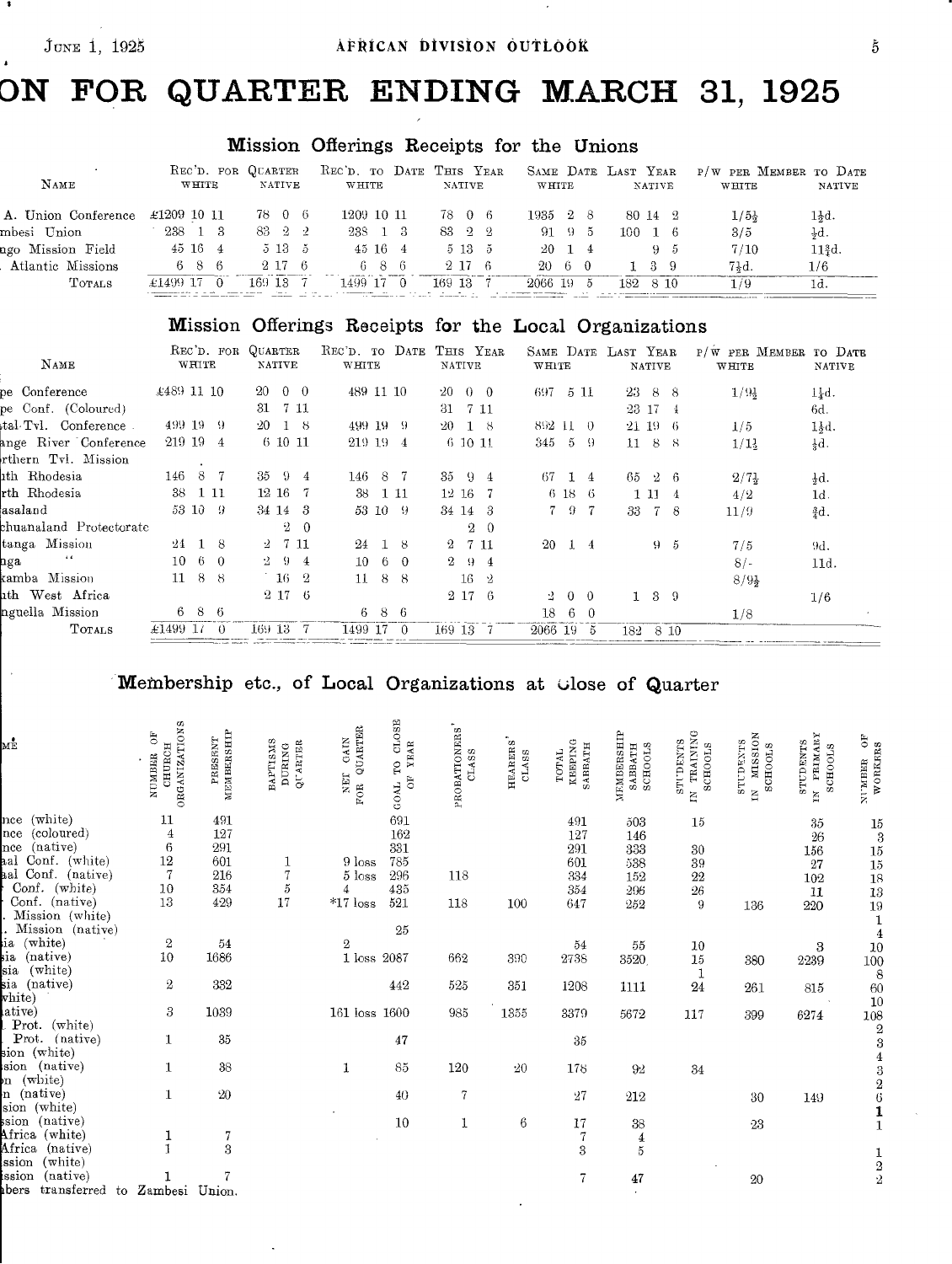#### 6 **APRICAN DIVISION OUTLOOK** JUNE 1, 1925

### MISSIONARY VOLUNTEER CORNER • •

• •

#### " In The Days of Thy Youth "

As a body of young people, do we realize our privileges and responsibilities in the Christian life? Or, are we perhaps putting off until a later time, the question of the eternal future that is of such vital importance to the youth as well as to those of older years? Solomon's advice was that we should remember our Creator in the days of our youth; for should we now treat with indifference, or carelessly, the offer of salvation, the days will come when we shall find no pleasure in them.

We copy from Volume IV of the "Testimonies," addressed particularly to the young : "That which you sow, you will also reap; as was the seed, so will be the harvest. If you are neglectful and indifferent concerning eternal things, you will sustain a great loss yourself, and through your influence will prevent others from fulfilling their obligation to God. Both worlds are before you. Which will you choose? Be wise and lay hold of eternal life. . . . Do not yield your religious claims and privileges in order to gratify the wishes of your unconsecrated friends and relatives. Lay the foundation of your Christian character upon the eternal Rock of Salvation, and let the structure be firm and sound.<sup>'</sup>

Present opportunities neglected may never come our way again. Let us heed the admonition of the servant of the Lord, and choose wisely. Think of what it meant to Moses to turn a deaf ear to the offers of this world, with all its prospects for future success, and to decide to be faithful to the God of his fathers. It meant a sacrifice to Moses at that time, but who will not agree that the choice he made that day was a wise one? What choice have you made? Are you looking forward with joy and peace to the soon-coming of our blessed Saviour ?

The apostle Paul says, "We are His workmanship, created in Christ Jesus for good works, which God afore prepared that we should walk in them." .2 : 10, A. R. V. Having prepared the way, the Lord's invitation is, "Choose you this day, whom ye will serve." Joshua 4:15. Make your decision whether you will walk in this way or follow in the paths of evil.

On Sabbath, the 11th of July next, throughout our churches, a special programme will be rendered in the interests of our Missionary Volunteers. The items of the programme will be written by some of the leaders in this field, by men who are acquainted with young people, and who know their needs. An urgent call will be made to all our young people to a renewed consecration and to a deeper spiritual life.

#### W. B. COMMIN. o`,Z\* 1,4 ova

#### Notice

A SISTER seeks employment with fellow-believers as school matron, companion, help, or in any capacity where she can be helpful, in return for board and small salary. S. Pearse, "Kismet," P.O. Longhope, C. P. NATAL-TRANSVAAL CONFERENCE

B. M. HEALD, *President* **A. E. NELSON**, *Secy.-Treas.* OFFICE ADDRESS : *8* Stranack St., Maritzburg, Natal.

#### **Report of Tithe and Mission Offerings for quarter ending March 31, 1925**

#### **European Department**  CHURCH TITHE MISSION OFFERINGS Johannesburg '175 12 4 £ 93 11 8  $\begin{array}{cc} 415 & 17 & 1 \\ 68 & 16 & 0 \end{array}$ Maritzburg 68 16 0 16 2 7<br>Pretoria 14 18 1 31 12 4 Maritzburg 88 16 0 16 2 7<br>
Pretoria 14 18 1 31 12 4<br>
Spion Kop 132 5 11 30 0 7 Spion Kop 132 5 11 30 0 7 Sweetwaters 95 18 6 14 16 0<br>Standerton 1 1 Standerton 1 1 ельсаветский процесс († 1511 г. и 17810 4.<br>Етнова<br>Новане († 12218 9. 1238 435 2.  $\begin{array}{cccccc} 122 & 18 & 9 & & & 43 & 5 & 2 \\ 48 & 17 & 3 & & & 15 & 18 & 4 \end{array}$ Potchefstroom 48 17 3 15 18 4<br>
Conference 101 10 0 51 2 10 Conference 101 10 0 51 2 10<br>Doornpoort 4 6 Doornpoort Totals £1252 9 10 £499 19 5 **Native Department**  Klerksdorp 2 0 9 3 0 7<br>
Durban Indian Mission 5 6 6 3 1 3 3 Durban Indian Mission<br>Dundee  $\begin{array}{ccc}\n2 & 11 & 4 \\
10 & 5 & 6\n\end{array}$ Ermelo 10 5 6 7 12 9<br>Germiston 3 1 0 1 7 0 Germiston 3 1 0 1 7 0<br>New Castle 2 1 6 12 4 New Castle  $\begin{array}{ccc} 0 & 1 & 0 \\ 2 & 1 & 6 \end{array}$  12 4 Alexandra 11 0 1000 Johannesburg 2 7 1 2 11 2 2 11 2 2 11 10 Hlobane Louwsburg Mahamba Benoni Miscellaneous 3 18  $\begin{array}{ccccc} & 3 & 18 & 0\ & & 6 & 0\ 13 & 19 & 0 \end{array}$ 6 1 10 1 3 7 4  $\theta$ 9 Totals  $\pounds 46$  8 8  $\pounds 20$  2 0

The March reports of the following churches were not received in time to be included in this quarterly report : Johannesburg, Maritzburg. A. E. NELSON, *Treasurer.* 

 $\ddot{\otimes}$ 

#### Evangelization of the Natal-Transvaal Conference

OUR field has some splendid cities. Pretoria, Johannesburg, Durban, Maritzburg, Potchefstroom and others must be reached in a more decisive way with the gospel of Revelation 14. We dare not face the judgment without being sure that every soul in the Natal-Transvaal Conference has heard the voice of the Three Angels.

Durban is to have the first city campaign, and this will start in July. Everything is favourable for this effort, and plans are developing for a strong evangelistic series of tent meetings in this important centre.

A new 50 x 70 tent is being manufactured by Fram and Company, Johannesburg, and 362 chairs have been ordered from Innis and Company, Durban. We have 130 on hand.

We hope this strong effort for the salvation of souls will be self-supporting. However, necessary equipment for evangelistic purposes in our conference is costing £300. We have £50 in a "Tent and Equipment Fund." This leaves £250 to be raised. Pledges were made at 'our recent camp-meeting which will partly pay for this, and we hope our people will cash their pledges as soon as possible. We cannot pay for the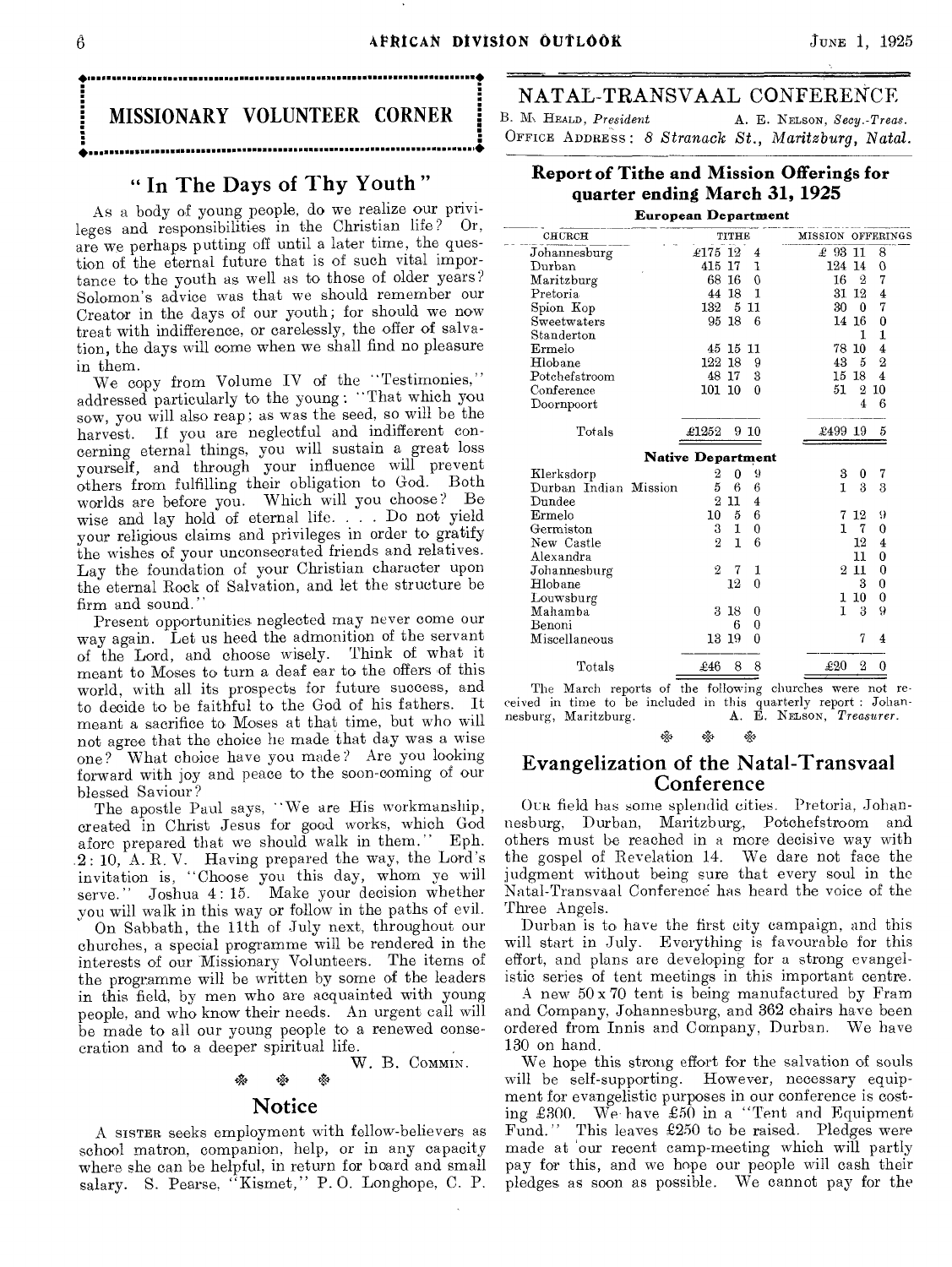tent and chairs with pledges. Mr. Fram and Mr. Innis must have the cash by June 15.

We •are asking the churches in this conference to give an offering on Sabbath, May 30, that the necessary funds can arrive at the conference treasury this month. Dear brethren and sisters, will you give toward this needy fund on MAY 30? Or, if you are isolated, you can send your gift direct to Brother A. E. Nelson, 8 Stranack Street, Maritzburg.

We are sure you want to see your conference evangelized from end to end. By making an offering toward the purchasing of the tent and chairs, you are making this possible. Will you help Now ? This is the most needy thing facing your field, and we are praying that God will lay this burden upon your hearts.

We cannot take the tithe to purchase equipment. That is sacred to the gospel workers, who minister. We must depend upon you to give an offering to the — Tent and Equipment Fund." Think it over, dear brother and sister, and may the Lord impress you to come up to the help of the Lord with a gift on May 30. B. M. HEALD.

ぬ

tla •

#### **Report of Literature Sales for March**  Natal Transvaal

| . |  | . |  |  |
|---|--|---|--|--|
|   |  |   |  |  |
|   |  |   |  |  |

| $_{\rm NAME}$        | HRS             |                | ORDS   VALUE |                |                         |                | $_{\rm HELPS}$ |   |       | Тотаг |          |
|----------------------|-----------------|----------------|--------------|----------------|-------------------------|----------------|----------------|---|-------|-------|----------|
| $Our$ Day.           |                 |                |              |                |                         |                |                |   |       |       |          |
| W. Retief            | 97              | 91             | 66           | 2              | 0                       | 11             | 0              | 0 | 77    | 2     | 0        |
| P. Engelbrecht       | 26              | G              |              | 10<br>6        | 6                       | $\overline{4}$ | 6              | 6 | 10    | 17    | 0        |
| V. Norcott           |                 |                |              |                | delivering              |                |                |   |       |       |          |
| M. Sparrow           |                 |                |              | ,,             |                         |                |                |   |       |       |          |
| R. Buckley           |                 |                |              | ,,             |                         |                |                |   |       |       |          |
| A. Enslin            | 68              | $\overline{2}$ | 1            | 5              | 0                       |                |                |   | 1     | 5     | 0        |
| P. W. Willmore       | $72\frac{1}{2}$ | 19             | 12           | 17             | 6                       | 1              | 2              | 0 | 13    | 19    | 6        |
| P. J. Vermaak        | 51              | 3              | 2            | $\overline{2}$ | 6                       |                | 9              | 0 | 2     | 11    | 6        |
| Mrs. M. Smith        | $85\frac{1}{2}$ | 14             |              | 10<br>9        | $\overline{\mathbf{0}}$ | 3              | G              | 0 | 12    | 16    | 0        |
| Daniel & Revelation  |                 |                |              |                |                         |                |                |   |       |       |          |
| A. C. le Butt        | 35              | 9              | 6            | 0              | 0                       |                |                |   | 6     | 0     | 0        |
| Practical Guide.     |                 |                |              |                |                         |                |                |   |       |       |          |
| P. J. Vermaak        |                 |                |              |                | delivering              |                |                |   |       |       |          |
| Ladies' Handbook.    |                 |                |              |                |                         |                |                |   |       |       |          |
| Mrs. M. Smith        |                 |                |              |                |                         |                |                |   |       |       |          |
| Crisis Series        |                 |                |              | $, \,$         |                         |                |                |   |       |       |          |
|                      |                 |                |              |                |                         |                |                |   |       |       |          |
| P. Grobler           |                 |                |              |                |                         | 1              | 4              | 0 | 1     | 4     | 0        |
| 11<br>Agents         | 435             | 144            | 104          | 7              | 6                       | 21             | 7              | 6 | 125   | 15    | 0        |
| Native sales         |                 |                |              |                |                         |                |                |   |       | 78 15 | -10      |
| Periodicals          |                 |                |              |                |                         |                |                |   | 63 14 |       | $\Omega$ |
|                      |                 |                |              |                |                         |                |                |   |       |       |          |
|                      |                 |                | Cape         |                |                         |                |                |   |       |       |          |
| Daniel & Revelation. |                 |                |              |                |                         |                |                |   |       |       |          |
| D. J. Kruger         | 118             | 27             |              | 26 12          | 6                       |                | 316            | 6 | 30    | 9     | 0        |
| Our Day              |                 |                |              |                |                         |                |                |   |       |       |          |
| Mrs. Robinson        | 78              | 22             | 57           | 9              | 6                       | 1              | $\overline{2}$ | 6 |       | 58 12 | 0        |
| D. Theunissen        | 56              | 42             | 34 12        |                | 6                       |                | 5              | 6 | .3418 |       | 0        |
| Bible Readinas.      |                 |                |              |                |                         |                |                |   |       |       |          |
| D. D. Toerien        | $84\frac{1}{2}$ | $^{14}$        | 18           | 0              | 0                       | 6              | ı              | 0 | 24    | 1     | 0        |
| Ladies' Handbook     |                 |                |              |                |                         |                |                |   |       |       |          |
| Mrs. Steyl           | 73              | 16             | 22           | 10             | 0                       |                |                |   | 22    | 10    | 0        |
|                      | 409}            | 121            | 159          | 4              | 6                       | 11             | 5              | 6 | 170   | 10    | 0        |
| Agents<br>5          |                 |                |              |                |                         |                |                |   |       |       |          |
| Periodicals          |                 |                |              |                |                         |                |                |   | 21    | 14    | 1        |

|     | Orange |     | River |                        |                             |   |    |    |                                   |
|-----|--------|-----|-------|------------------------|-----------------------------|---|----|----|-----------------------------------|
|     |        |     |       |                        |                             |   |    |    |                                   |
| 50  | 28     |     |       | В                      |                             |   |    |    | 6                                 |
| 40  | 14     | 9   | 5     | 6                      |                             |   | 9  | 5  | 6                                 |
| 34  | Я      |     |       | 6                      | 5                           | 6 | 5  | 19 | $\Omega$                          |
|     |        |     |       |                        |                             |   |    |    |                                   |
| 44  |        |     |       |                        |                             |   |    |    |                                   |
|     |        |     |       |                        |                             |   |    |    |                                   |
| 7   |        | , , |       |                        |                             |   |    |    |                                   |
| 285 | 50     |     |       | 6                      | 5                           | 6 | 39 | 4  | ∩                                 |
|     |        |     |       |                        |                             |   | 5  | 9. | 11                                |
|     |        |     |       |                        |                             |   | 5  | 5  | 9.                                |
|     |        |     |       |                        |                             |   |    |    |                                   |
|     |        |     |       |                        |                             |   |    |    | 5                                 |
|     |        |     |       |                        |                             |   |    | 19 | $\overline{2}$                    |
|     |        |     |       |                        |                             |   |    |    |                                   |
|     |        |     |       |                        |                             |   | 47 | 8  | ĥ                                 |
|     |        |     |       | 23 19<br>5 13<br>38 18 | delivering<br>Zambesi Union |   |    |    | 23 19<br>38.<br>-10<br>18 11<br>7 |

|                                                               |  |          |         |  |  | $21 \t1129\frac{1}{4}$ 315 524 11 0 32 18 6 557 9 6 |  |
|---------------------------------------------------------------|--|----------|---------|--|--|-----------------------------------------------------|--|
| Nature sales                                                  |  | 122 11 5 |         |  |  | 122 11 5                                            |  |
| Magazine sales                                                |  | 91 10 2  |         |  |  | 91 10 2                                             |  |
| Zambesi Union                                                 |  |          | 7 18 11 |  |  | 7 18 11                                             |  |
| $O. R. Cont$ 5 285 50 38 18 6 5 6 39 4 0                      |  |          |         |  |  |                                                     |  |
| Cap Conference 5 $409\frac{1}{2}$ 121 159 4 6 11 5 6 170 10 0 |  |          |         |  |  |                                                     |  |
| $N-T$ Conf 11 435 144 104 7 6 21 7 6 125 15 0                 |  |          |         |  |  |                                                     |  |

eS) 嗨 嘧

#### I Shall Not Pass This Way Again

I SHALL not pass this way again The thought is full of sorrow; The good  $I$  ought to do today, I *may* not do tomorrow. If I this moment should withhold The help I might be giving, Some soul may die, and I shall lose The sweetest joy of living. Only the present hour is mine— *I* may not have another In which to speak a kindly word Or help a fallen brother. The rath of life leads straight ahead. I can retrace it never; The daily record which I make Will stand unchanged forever. To cheer and comfort other souls, And make their pathway brighter; To lift the load from other hearts. And make their burden lighter : This is the work we have to do, It must not be neglected; That we improve each passing hour, Is of us all expected.

*—Selected.* 

 $\delta^Q_{\Delta^2}$ 嘐

 $\mathcal{O}$ 

WE are sorry to learn of the recent death of Mr. Wolff, of Vosburg, C. P., the husband of Sister Wolff of the Cape Town church. We extend our sympathies to Sister Wolff and Vera.